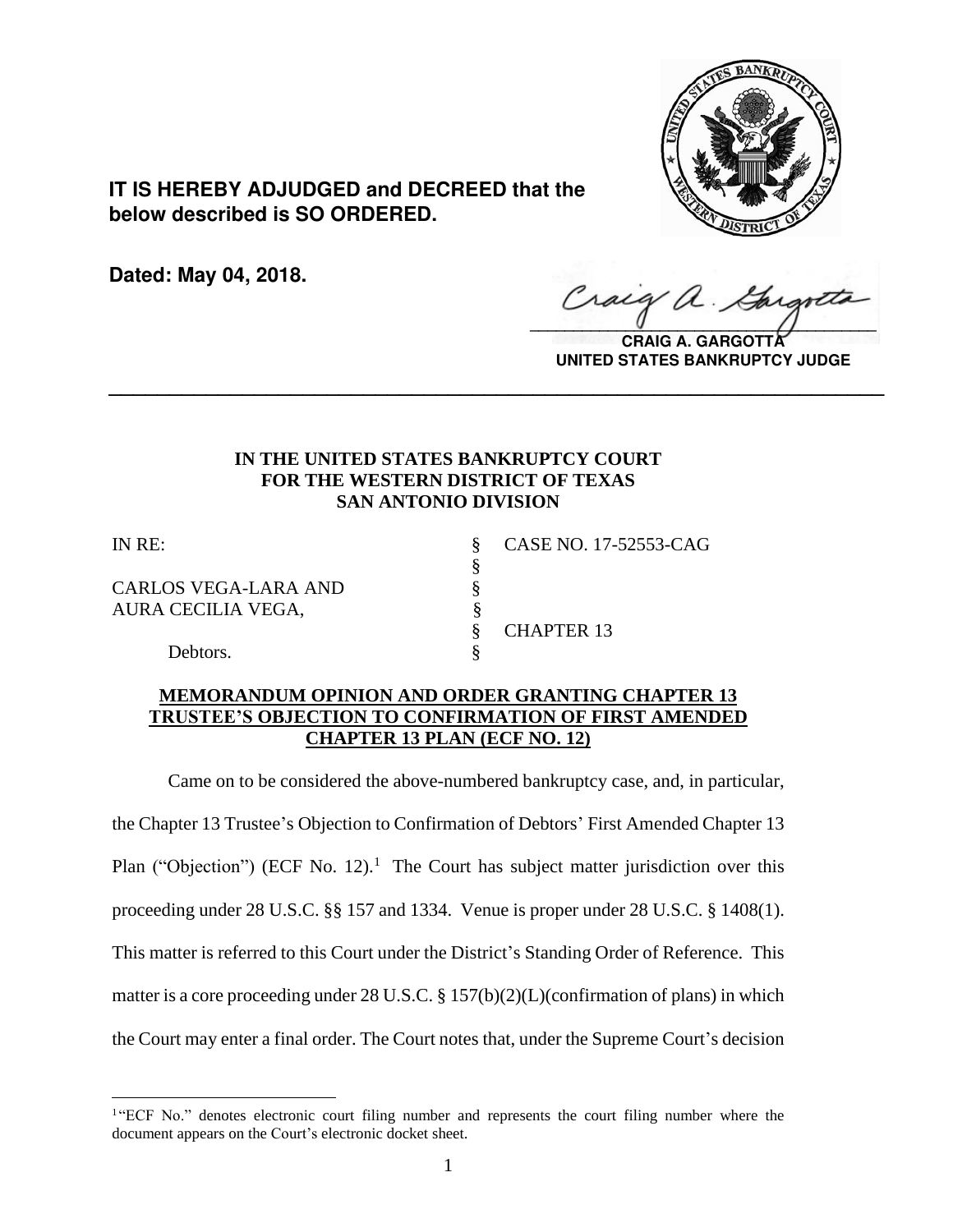in *Bullard v. Blue Hills Bank*, 135 S. Ct. 1686 (2015), this Court has the authority to hear and enter orders regarding a debtor's chapter 13 plan; but that an order denying confirmation of a chapter 13 plan is not a final order unless the bankruptcy case is also dismissed. The Court finds that this is a contested matter as defined under Fed. R. Bankr. P. 9014. As such, the Court makes the following findings of fact and conclusions of law pursuant to Fed. R. Bankr. P. 7052. The Court took this matter under advisement and finds that the Chapter 13 Trustee's (the "Trustee") Objection should be GRANTED and confirmation of Debtors' First Amended Plan is DENIED.

### **BACKGROUND**

Debtors filed a chapter 13 petition for relief on November 3, 2017 (ECF No. 1). *See* 11 U.S.C. § 101 *et seq*. On the same day, Debtors filed their Schedules, Statement of Financial Affairs ("SOFA"), and Chapter 13 Plan (ECF Nos. 1 and 2). Debtors filed their Amended Schedules, SOFA, and First Amended Chapter 13 plan on February 10, 2018. (ECF Nos. 14–17). The Court considered confirmation of the Debtors' First Amended Chapter 13 Plan ("Plan") on February 15, 2018.<sup>2</sup> Pursuant to the District Form Chapter 13 Plan ("District Plan") used in the Western District of Texas, Debtors propose to pay 100% of all of their allowed administrative, secured, and priority claims; and propose to pay 24% of their nonpriority unsecured claims (ECF No. 17, p. 1–2). The proposed Plan payment is \$850.00 per month for months 1–4 of the Plan and \$925.00 per month for months 5–60 of the Plan. (*Id*. at p. 1).

Trustee filed her Objection on January 5, 2018, in response to the Debtors' Chapter 13 Plan filed on November 3, 2017. Debtors' filed their First Amended Plan on February

<sup>2</sup> The Court considered confirmation of this case with two other cases—*In re Aurora San Chez Orozco*, Bankruptcy No. 17-52818-CAG and *In re Annette Marie Diaz*, Bankruptcy No. 17-52761-CAG—because debtors in those cases filed similar plans.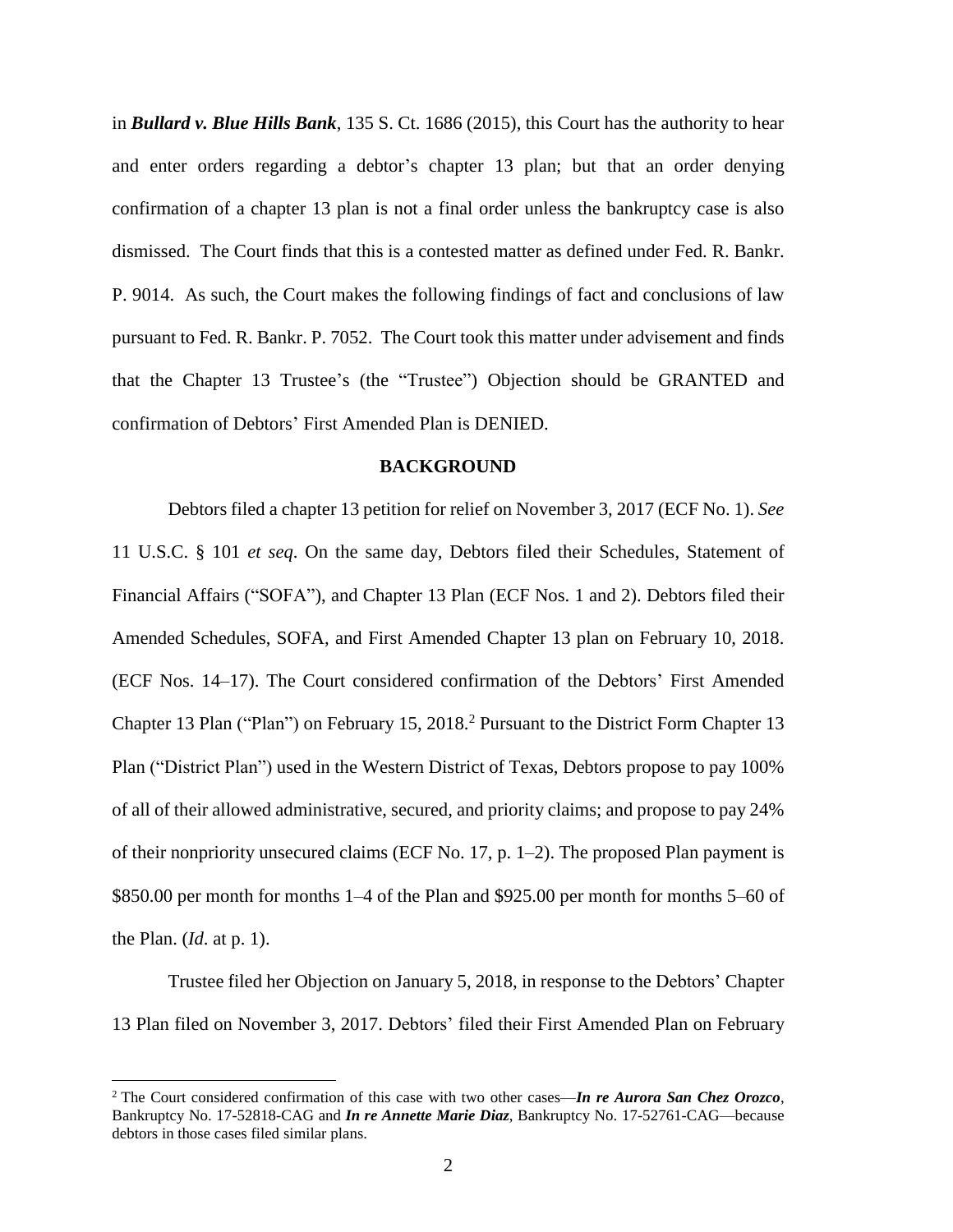10, 2018, five days before the confirmation hearing. The Court considered the First Amended Plan at the February 15, 2018 confirmation hearing wherein the Trustee made oral objections to the Plan.<sup>3</sup>

The Trustee objected to the Plan because Debtors' counsel struck through Section 4.1 of the District Plan regarding the treatment of tax refunds. (ECF No. 17, p. 2). The Trustee argued that Debtors could not strike through any of the provisions contained in the District Plan. The District Plan contains a non-standard provision that allows a debtor to add additional terms to the District Plan if the non-standard provision is contained in Section 8. In this case, Debtors' provision in Section 8 of the District Plan states that Section 4.1 is stricken and that Debtors' will amortize any annual tax refunds as income in Debtors' Schedule "I". The Trustee objected to the non-standard provision as contrary to what the District Plan requires and contends that Debtors may not pro-rate their tax refunds. The Trustee also objects on the basis that Debtors' Plan is infeasible.

#### **FINDINGS OF FACT**

Ms. Aura Cecilia Vega testified at the confirmation hearing. The Court admitted a number of exhibits, but Ms. Vega's testimony focused on her tax returns and refunds.<sup>4</sup> Debtor stated that from 2016 through present, she works nine months per year as a teacher's assistant. Debtors' First Amended Chapter 13 Plan pro-rates their refund for 2017 of \$5,068.00 in the monthly amount of \$423.00 and isindicated on their Schedule I (Statement

<sup>&</sup>lt;sup>3</sup> The Court allowed the Trustee to file her brief in support of her objection to confirmation post-hearing. (ECF No. 20). The discussion regarding the Trustee's objections to confirmation concerns both the Trustee's oral and written objections. Both parties filed further briefing that the Court has considered in its Opinion. (ECF Nos. 23 and 25)

<sup>4</sup> Debtor Exhibit 13 ("D-13") is Debtors' 2015 Form 1040 joint individual tax return indicating that Debtors' received a tax refund of \$5,068.00. D-14 is Debtors' 2016 Form 1040 joint individual tax return indicating that Debtors' received a tax refund of \$11,049.00. D-15 is Debtors' 2017 Form 1040 joint individual tax return indicating that Debtors' received a tax refund of \$5,068.00. A tax preparer prepared Debtors' tax returns.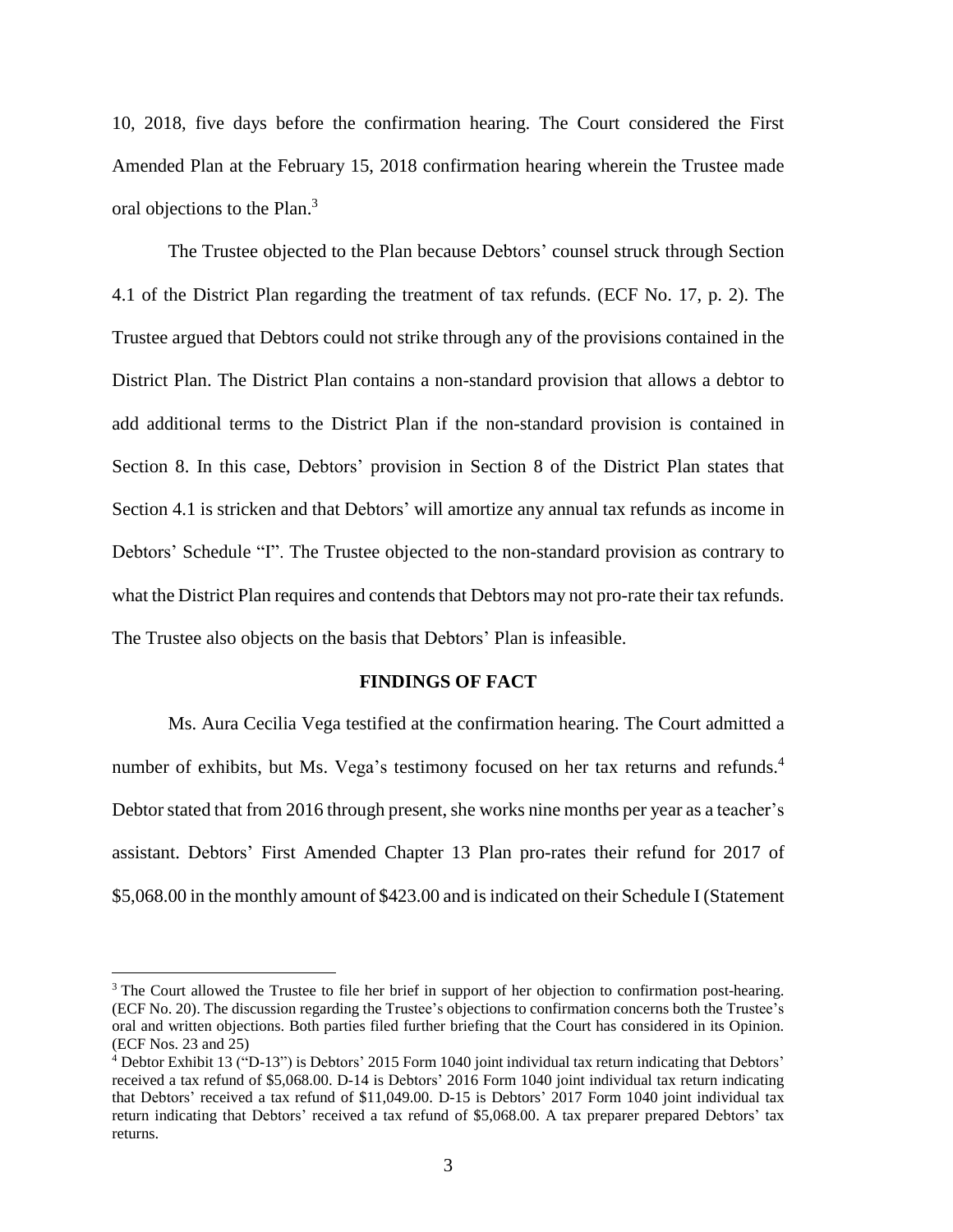of Income). Debtor expressed confusion as to how her tax refund is pro-rated and allocated on her Schedule I.

Debtor, did, however, explain that she uses her tax refund to pay for expenses associated with her children's private school, spending the refund on clothing and shoes. Debtor testified that notwithstanding her use of the annual tax refund for her children's clothing needs, that she is delinquent on her utility bills (water and electric) and private school tuition for two of her children, and is making additional payments to bring the utility bills and tuition current. Debtor further explained that the tax refund is also used to cure the private tuition delinquency.

## **DISTRICT FORM CHAPTER 13 PLAN**

Bankruptcy courts have the statutory and rule making authority to propose and use local bankruptcy rules. The United States Supreme Court has "the power to prescribe by general rules the forms of process, writs, pleadings, and motions, and the practice and procedure in cases under title 11. Such rules shall not abridge, enlarge, or modify any substantive right." 28 U.S.C.A § 2075 (2018).

Pursuant to Fed. R. Bank. P. 9029, Bankruptcy courts may mandate local rules :

(a) Local bankruptcy rules

(1) Each district court acting by a majority of its district judges may make and amend rules governing practice and procedure in all cases and proceedings within the district court's bankruptcy jurisdiction which are consistent with--but not duplicative of--Acts of Congress and these rules and which do not prohibit or limit the use of the Official Forms. [Rule](https://1.next.westlaw.com/Link/Document/FullText?findType=L&pubNum=1000600&cite=USFRCPR83&originatingDoc=ND2D7F9B0B89F11D8983DF34406B5929B&refType=LQ&originationContext=document&transitionType=DocumentItem&contextData=(sc.Category)) 83 [F.R.Civ.P.](https://1.next.westlaw.com/Link/Document/FullText?findType=L&pubNum=1000600&cite=USFRCPR83&originatingDoc=ND2D7F9B0B89F11D8983DF34406B5929B&refType=LQ&originationContext=document&transitionType=DocumentItem&contextData=(sc.Category)) governs the procedure for making local rules. A district court may authorize the bankruptcy judges of the district, subject to any limitation or condition it may prescribe and the requirements of [83](https://1.next.westlaw.com/Link/Document/FullText?findType=L&pubNum=1000600&cite=USFRCPR83&originatingDoc=ND2D7F9B0B89F11D8983DF34406B5929B&refType=LQ&originationContext=document&transitionType=DocumentItem&contextData=(sc.Category)) [F.R.Civ.P.](https://1.next.westlaw.com/Link/Document/FullText?findType=L&pubNum=1000600&cite=USFRCPR83&originatingDoc=ND2D7F9B0B89F11D8983DF34406B5929B&refType=LQ&originationContext=document&transitionType=DocumentItem&contextData=(sc.Category)), to make and amend rules of practice and procedure which are consistent with--but not duplicative of--Acts of Congress and these rules and which do not prohibit or limit the use of the Official Forms. Local rules shall conform to any uniform numbering system prescribed by the Judicial Conference of the United States.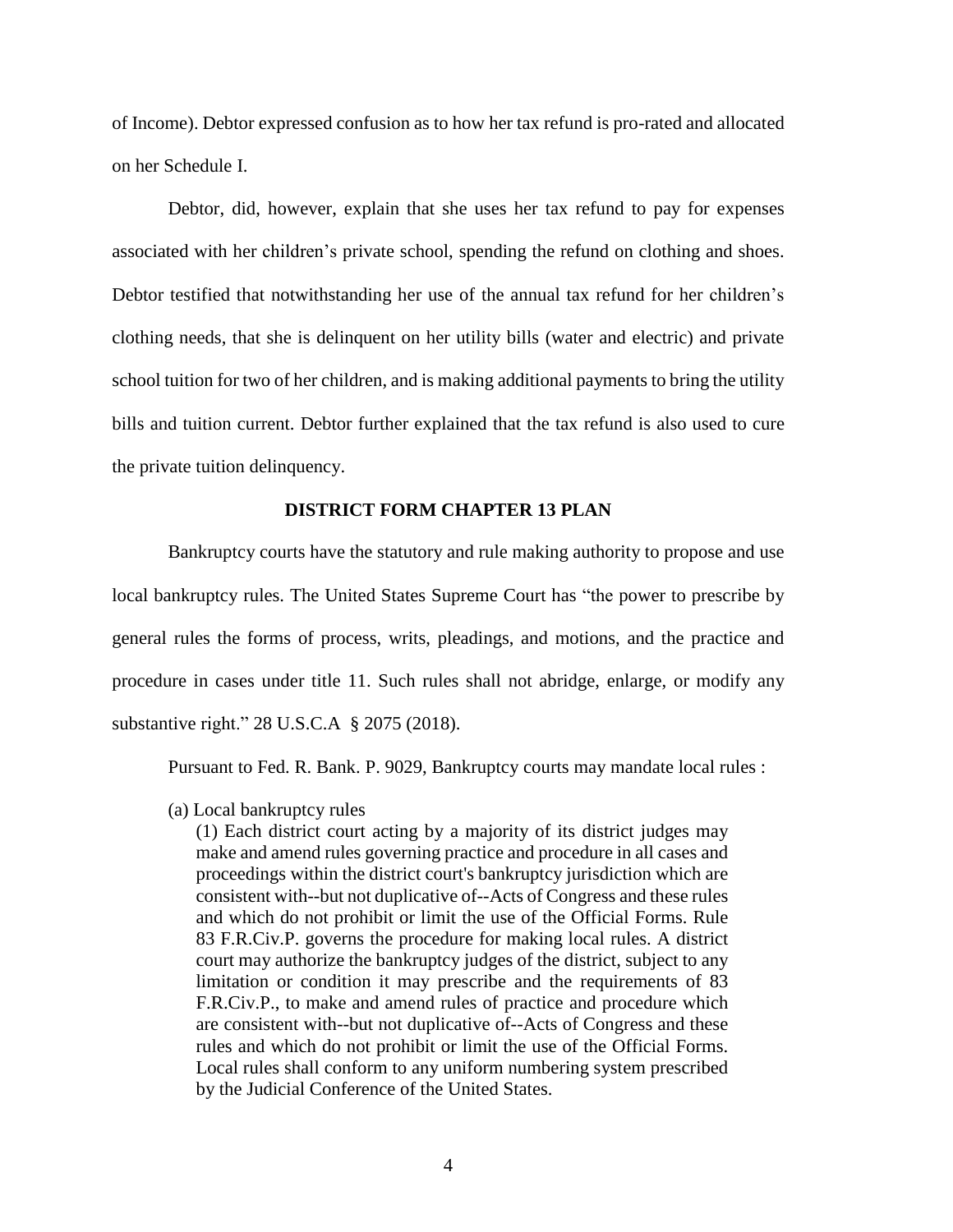(2) A local rule imposing a requirement of form shall not be enforced in a manner that causes a party to lose rights because of a nonwillful failure to comply with the requirement.

(b) Procedure when there is no controlling law. A judge may regulate practice in any manner consistent with federal law, these rules, Official Forms, and local rules of the district. No sanction or other disadvantage may be imposed for noncompliance with any requirement not in federal law, federal rules, Official Forms, or the local rules of the district unless the alleged violator has been furnished in the particular case with actual notice of the requirement.

Under Fed. R. Bankr. P. 9029(a), bankruptcy courts may require local rules of bankruptcy

procedure. Prior to this Court's implementation of the District Plan, the Bankruptcy Rules

Committee allowed bankruptcy courts to either use a national form chapter 13 plan, or to

adopt a form plan that must be used in all divisions within a judicial district.<sup>5</sup> Further,

should a bankruptcy court adopt a form chapter 13 plan, it must be formatted in accordance

with Fed. R. Bankr. P. 3015.1 and include certain provisions contained in Rule 3015.1:

Notwithstanding Rule [9029\(a\)\(1\),](https://1.next.westlaw.com/Link/Document/FullText?findType=L&pubNum=1000611&cite=USFRBPR9029&originatingDoc=NEF6334102F7311E79E73DE9BD41E48D1&refType=RB&originationContext=document&transitionType=DocumentItem&contextData=(sc.Category)#co_pp_7b9b000044381) a district may require that a Local Form for a plan filed in a chapter 13 case be used instead of an Official Form adopted for that purpose if the following conditions are satisfied:

(a) a single Local Form is adopted for the district after public notice and an opportunity for public comment;

(b) each paragraph is numbered and labeled in boldface type with a heading stating the general subject matter of the paragraph;

(c) the Local Form includes an initial paragraph for the debtor to indicate that the plan does or does not:

(1) contain any nonstandard provision;

- (2) limit the amount of a secured claim based on a valuation of the collateral for the claim; or
- (3) avoid a security interest or lien;
- (d) the Local Form contains separate paragraphs for:
	- (1) curing any default and maintaining payments on a claim secured by the debtor's principal residence;
	- (2) paying a domestic-support obligation;

<sup>5</sup> The 2017 Advisory Committee Notes to Rule 3015.1 state:

This rule is new. It sets out features required for all Local Forms for plans in chapter 13 cases. If a Local Form does not comply with this rule, it may not be used in lieu of the Official Chapter 13 Plan Form. See Rule 3015(c).

Under the rule only one Local Form may be adopted in a district. The rule does not specify the method of adoption, but it does require that adoption of a Local Form be preceded by a public notice and comment period.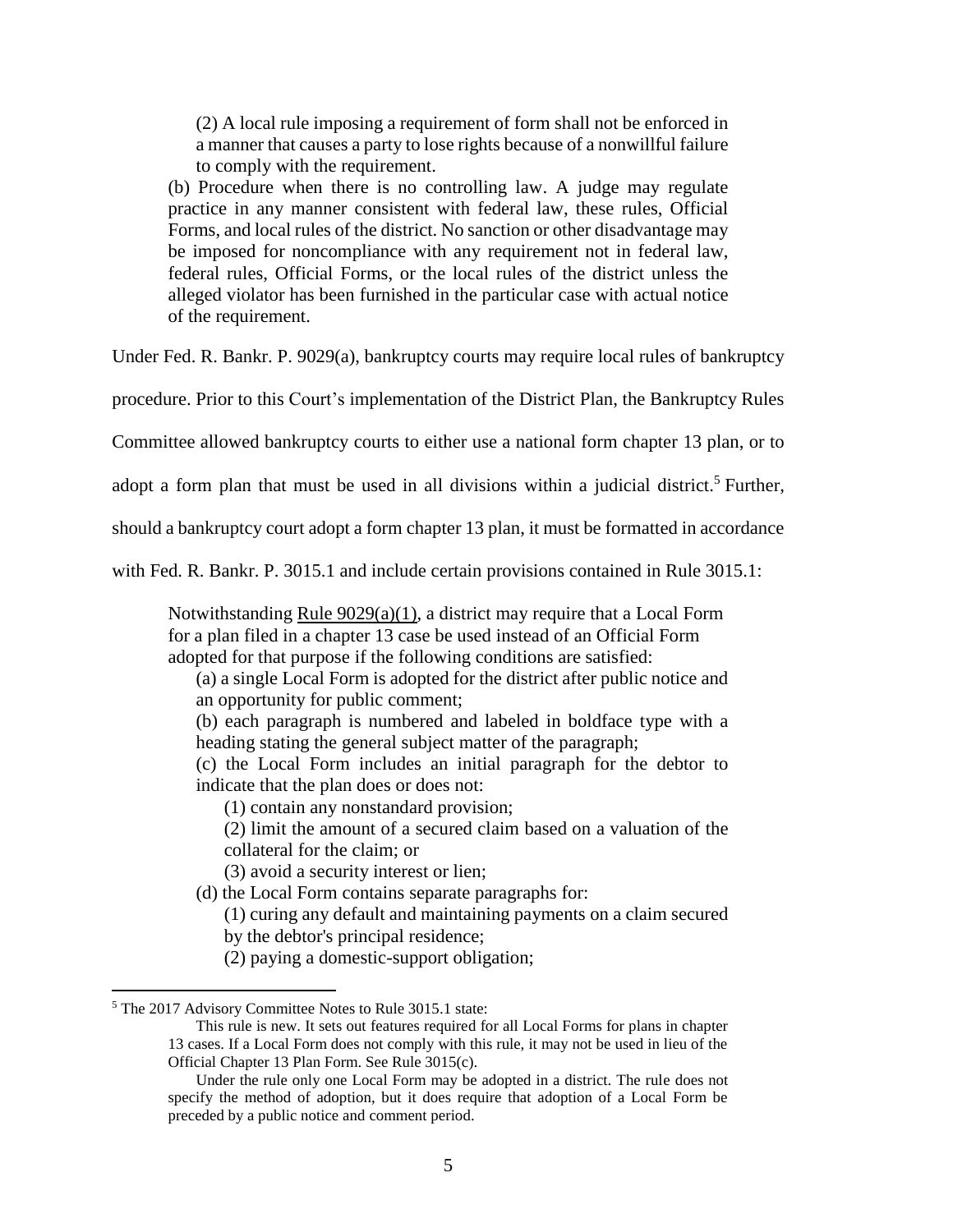(3) paying a claim described in the final paragraph of  $\S$  [1325\(a\)](https://1.next.westlaw.com/Link/Document/FullText?findType=L&pubNum=1000611&cite=11USCAS1325&originatingDoc=NEF6334102F7311E79E73DE9BD41E48D1&refType=RB&originationContext=document&transitionType=DocumentItem&contextData=(sc.Category)#co_pp_8b3b0000958a4) of the [Bankruptcy](https://1.next.westlaw.com/Link/Document/FullText?findType=L&pubNum=1000611&cite=11USCAS1325&originatingDoc=NEF6334102F7311E79E73DE9BD41E48D1&refType=RB&originationContext=document&transitionType=DocumentItem&contextData=(sc.Category)#co_pp_8b3b0000958a4) Code; and

(4) surrendering property that secures a claim with a request that the stay under §§ 362(a) and 1301(a) be terminated as to the surrendered collateral; and

(e) the Local Form contains a final paragraph for:

(1) the placement of nonstandard provisions, as defined in [Rule](https://1.next.westlaw.com/Link/Document/FullText?findType=L&pubNum=1000611&cite=USFRBPR3015&originatingDoc=NEF6334102F7311E79E73DE9BD41E48D1&refType=RB&originationContext=document&transitionType=DocumentItem&contextData=(sc.Category)#co_pp_4b24000003ba5) [3015\(c\),](https://1.next.westlaw.com/Link/Document/FullText?findType=L&pubNum=1000611&cite=USFRBPR3015&originatingDoc=NEF6334102F7311E79E73DE9BD41E48D1&refType=RB&originationContext=document&transitionType=DocumentItem&contextData=(sc.Category)#co_pp_4b24000003ba5) along with a statement that any nonstandard provision placed elsewhere in the plan is void; and

(2) certification by the debtor's attorney or by an unrepresented debtor that the plan contains no nonstandard provision other than those set out in the final paragraph.

Pursuant to Rule 3015.1, this District issued its Consolidated Standing Order for

the Adoption of a District Form Chapter 13 Plan on October 16, 2017, adopting a form

chapter 13 plan to be used throughout the Western District of Texas. (Order #17-02). The

District Form Chapter 13 Plan is attached to the Court's Standing Order and went into

effect on November 1, 2017.

Two provisions of the District Plan are at issue in this case, Sections 4.1 and 8:

# 4. Tax Refunds and Annual Tax Returns

# 4.1 Tax Refunds.

All tax refunds received by Debtor (or either Debtor if a joint case) while the chapter 13 case is pending shall be allocated as set forth below:

- 1) The total amount of the aggregate tax refund(s) received for any tax period that exceeds \$2,000.00 shall, upon receipt, be paid and turned over to the Trustee as additional disposable income and such amount shall increase the base amount of the Plan. The Plan shall be deemed modified accordingly, and the Trustee will file a notice of plan modification within 21 days of receipt of the tax refund;
- 2) This \$2,000.00 annual limit shall apply to both joint-debtor and single-debtor cases;
- 3) The \$2,000.00 otherwise retained by Debtor must first be applied to any Plan arrearages;
- 4) Notwithstanding subparagraph (1) above, Debtor may file a notice to retain the portion of the tax refund otherwise payable to the Plan under subparagraph (1) with twenty-one (21) day negative notice as set forth in Local Rule 9014(a) if, at the time of receipt of a refund, Debtor's Plan provides for the payment of 100% of allowed general unsecured claims within the term of this Plan. If the Trustee does not object within the twenty-one (21) day negative notice period, Debtor may retain that portion of the tax refund.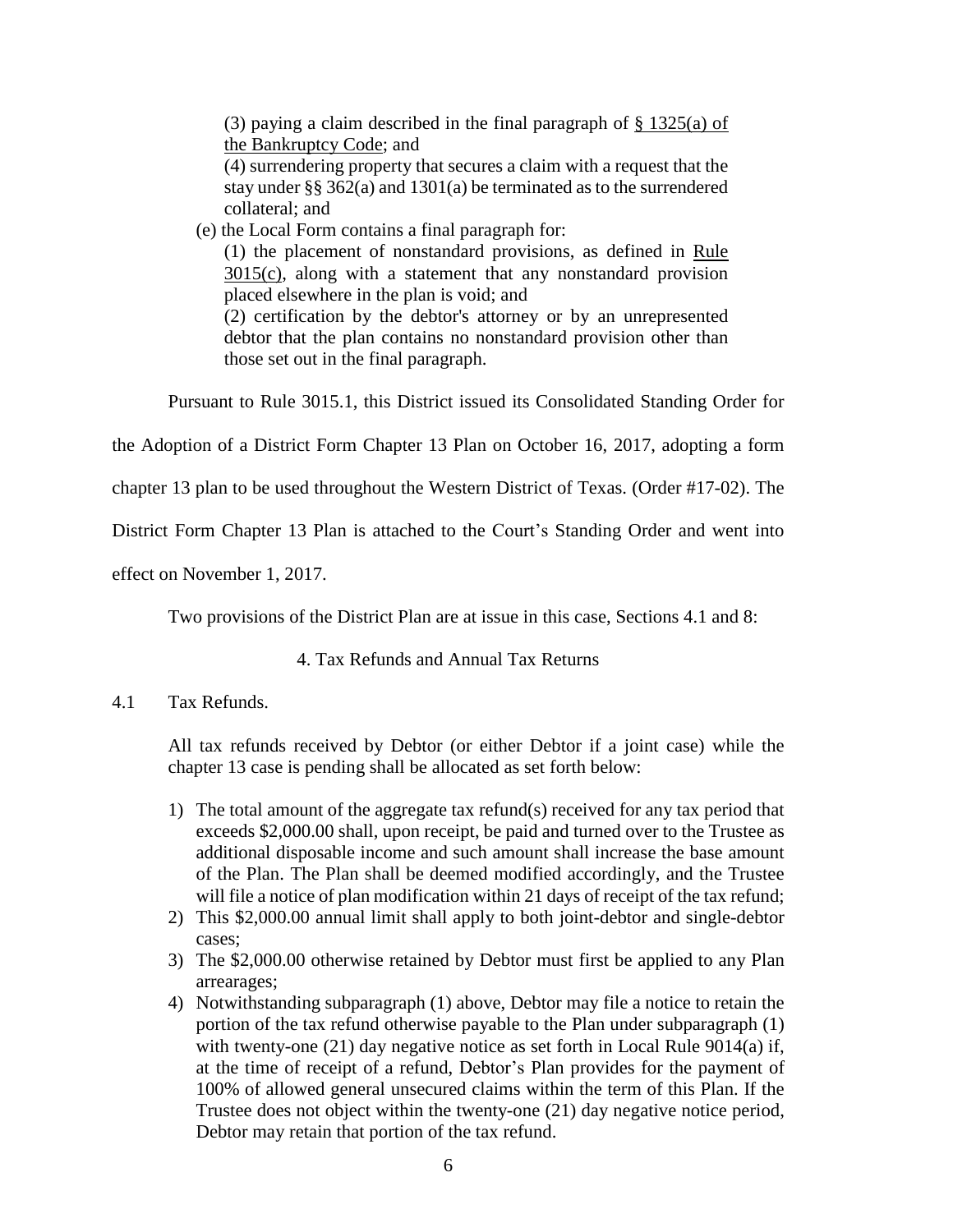The Trustee is hereby authorized to endorse a tax refund check if the check is made payable to Debtor.

## 8. Nonstandard Plan Provisions

Nonstandard Plan Provisions.

The following Plan provisions will be effective only if there is a check in the box in Section 1.3 of the Plan.

Failure to place any nonstandard provision in this section results in the nonstandard provision being void.

Debtors struck through Section 4.1 of the District Plan and included the following language in Section 8: "Section '4.1 Tax refunds' is stricken. Debtors' projected tax refund is amortized and treated as income on schedule I."

## **PARTIES' CONTENTIONS**

Debtors assert that the District Plan violates the Bankruptcy Code and Rules. Debtors believe that they should be able to pro-rate their future tax refunds on an annual basis by allocating 1/12 of the annual tax refund as income on Debtors' Schedule I. Debtors argue that the Court cannot require Debtors to turn over any tax refund in excess of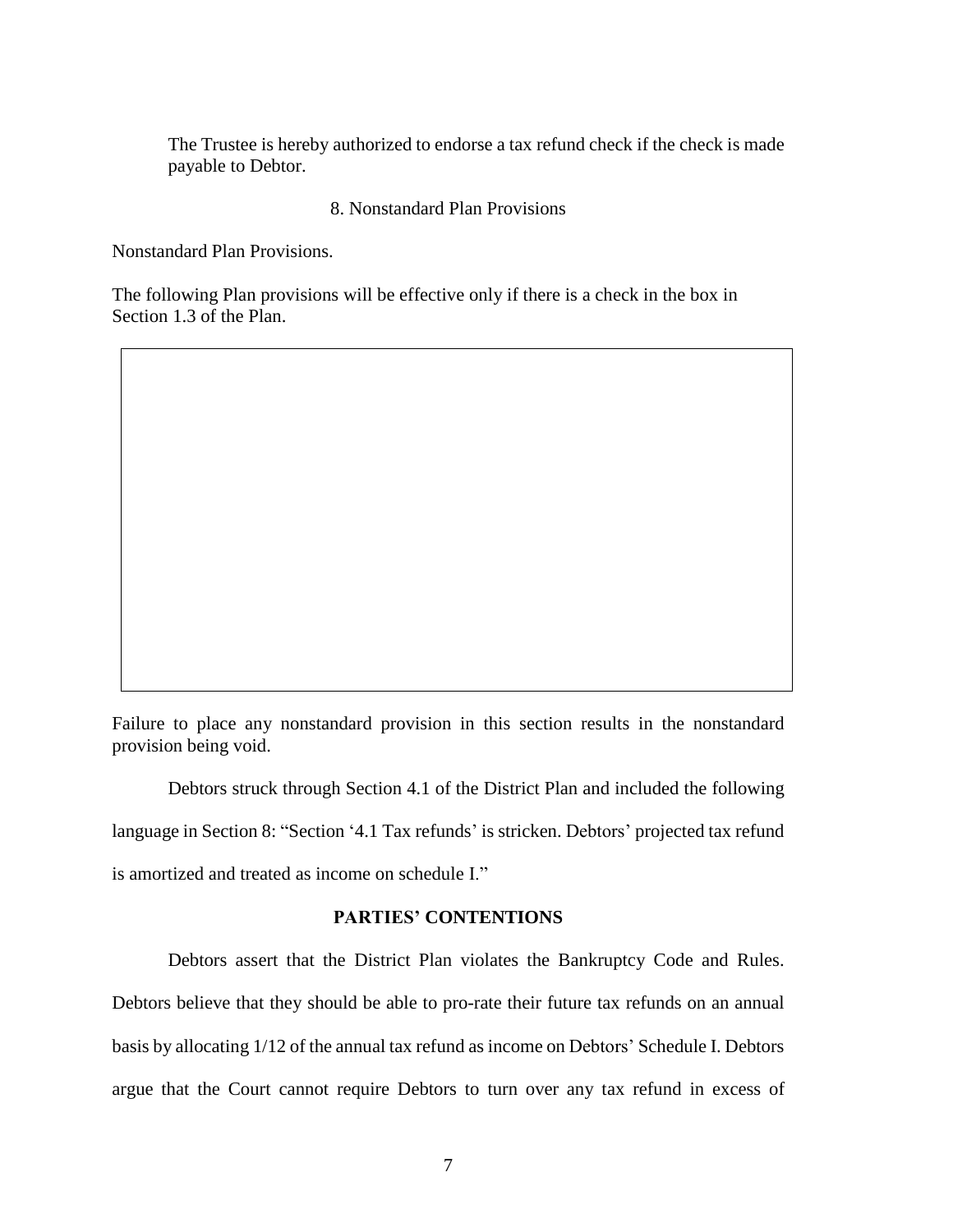\$2,000.00 because Schedule I (Official Form 106I, Part 2) requires Debtors pro-rate their annual tax refund by dividing the tax refund by 1/12 and including it on Schedule I. Further, Debtors argue that requiring Debtors to turnover tax refunds that exceed \$2,000.00 results in capturing non-disposable income instead of disposable income, and, as such, contravenes § 1325. Debtors further assert that Section 4.1 of the District Plan, which conditions Debtors' retention of a tax refund if only certain requirements are met, violates the Bankruptcy Code.

Trustee argues that Fed. R. Bankr. P. 3015.1 allows a court to use a chapter 13 form plan and that Debtors may not deviate or alter the approved form plan. Further, Trustee argues that tax refunds are disposable income under § 1325(b) and must be turned over to the Trustee. Trustee maintains that allowing Debtors to keep \$2,000.00 per year is for unexpected expenses that arise during the year. Trustee notes that the Official Form Plan requires debtors to account for tax refunds on the form. Trustee asserts that pro-rating Debtors' tax refund is not permitted under the District Plan and is required under the Bankruptcy Code. Trustee states that the instructions to Schedule I do not require that tax refunds be pro-rated per month.

#### **CONCLUSIONS OF LAW**

Debtors' First Amended Plan and Trustee's objection require the Court to analyze a number of issues involving the Court's adoption of a District Plan. Fed. R. Bankr. P. 3015.1 is clear that a District may require a local form plan be used in a chapter 13 case in place of the Official Form. This Court adopted a District Plan in consultation with the chapter 13 trustees in this District and allowed the bar and any interested parties the opportunity to comment and object to the District Plan. The Court considered all comments and objections before adopting a District Plan and concluded that it was in the best interest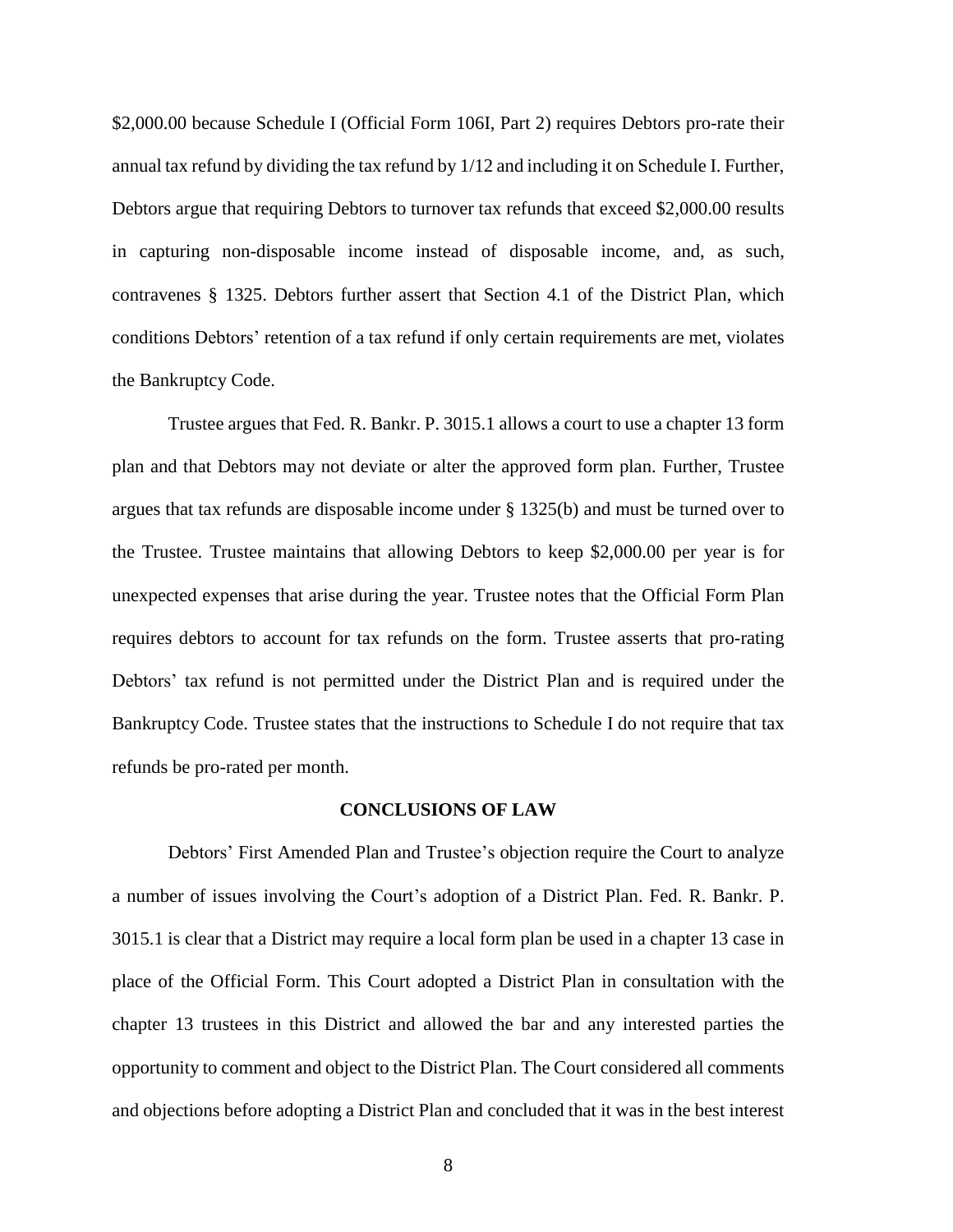of the Court and its constituents to use a District Plan as opposed to Official Form Plan. This Court stated in its Consolidated Standing Order for the Adoption of a District Form Chapter 13 Plan on October 16, 2017, that a form chapter 13 plan be used throughout the Western District of Texas. (Order #17-02). The District Form Chapter 13 Plan went into effect on November 1, 2017. The Court concluded that the adoption of a District Plan is necessary for the efficient and orderly administration of Chapter 13 cases.<sup>6</sup>

Fed. R. Bankr. P. 9009 states that the Judicial Conference of the United States prescribes the Official Forms that shall be used in federal courts without alteration. The Trustee argues that the inclusion of the language striking Section 4.1 of the Plan and replacing it with language in Section 8 nonstandard provisions impermissibly alters the District Plan. Debtors argue that because the District Plan includes a standard provision (Section 4.1) that is contrary to the Bankruptcy Code and Rules, Debtors may strike through the provision. Debtors also argue that because 11 U.S.C. § 1321 states that "[t]he debtor shall file a plan[,]" the Bankruptcy Code authorizes only a debtor to propose the form and terms of a chapter 13 plan. The Court disagrees.

As an initial matter, the Federal Rules of Bankruptcy Procedure provide that a bankruptcy court may use a district form chapter 13 plan. Allowing any debtor the ability to modify the form or terms of the District Plan would render its use meaningless. The purpose of Fed. R. Bankr. P. 3015.1 was to establish an Official Form of chapter 13 plan so that creditors and litigants could rely upon the same chapter 13 plan being used throughout the country without regard to variances in local practice or rules. Further, to

<sup>6</sup> *See In re McIntosh*, 491 B.R. 905, 910 (8th Cir. BAP 2013) ("The adoption of a uniform plan helps promote efficiency and assist the court in carrying out its duty of ensuring a proposed plan satisfies the requirements of the Bankruptcy Code."); *see also United Student Aid Funds, Inc. v. Espinosa*, 559 U.S. 260, 277 (2010) (stating that § 1325(a) requires bankruptcy courts to correct a defect in a debtor's proposed plan even if no creditor raises the issue).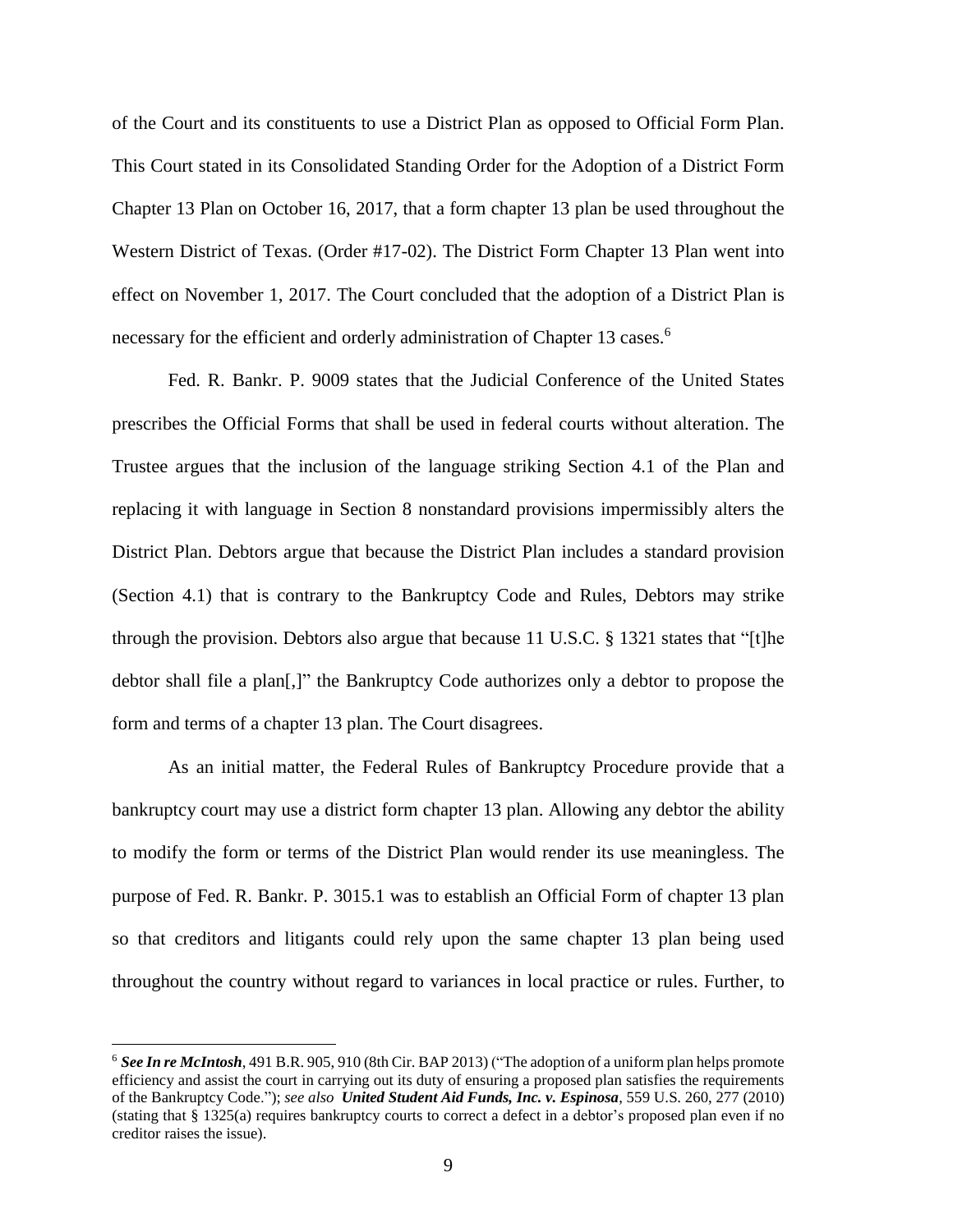accommodate a number of bankruptcy courts and judges who took issue with Official Form Plan, Rule 3015.1 provides in the alternative that a bankruptcy court can adopt a district plan. This was the compromise reached between the Rules Committee and the bankruptcy judges. The court in *In re Solitro*, 382 B.R. 150, 152 (Bankr. D. Mass. 2008) correctly noted the rationale behind district form plans:

Using a uniform plan permits the Chapter 13 trustees and attorneys for creditors frequently appearing to review the plans more quickly and efficiently. It also enables debtors' attorneys to prepare plans more quickly and efficiently. Uniformity helps to control the costs of pursuing a chapter 13 case through confirmation and prevents chapter 13 plans from taking on the time and expense associated with chapter 11. Chapter 13 was intended as a special vehicle available to qualifying individuals to use so they would not have to bear the expense of chapter 11. Even if additional provisions do nothing more than restate parties rights under the law, including Bankruptcy Code and Rules, they thwart the goal of providing individuals with a streamlined method for reorganizing their debts.

Section 1321 states that "[t]he debtor shall file a plan." The Court recognizes that a

chapter 13 debtor has the exclusive right to file a plan. *In re Euler*, 251 B.R. 740, 745 (Bankr. M.D. Fla. 2000)(citing H.R. Rep. No. 595, 95th Cong., 1st Sess. 143 (1977), U.S. Code Cong. & Admin. News 1977 p. 5963; S. Rep. No. 989, 95th Cong. 2d Sess. 141 (1978), U.S. Code Cong. & Admin. News 1977 p. 5787; *Collier on Bankruptcy* (15th ed. Rev.), ¶ 1321.01 at 1321-2)). The exclusive right to file a chapter 13 plan, however, does not mean that a chapter 13 debtor is the only party who can determine the form of a chapter 13 plan. The distinction between *filing* a chapter 13 plan and *determining the form* of a chapter 13 plan is captured in Rule 3015(b) (setting deadlines for a debtor to file a plan and (c) (requiring debtor to use either an Official Form or Local Form for a plan). Moreover, as discussed herein, the Federal Rules of Bankruptcy Procedure provide that bankruptcy courts may impose both local rules and a form plan. Under Debtors' argument, any debtor could propose a chapter 13 plan in any form the debtor wanted, thereby creating an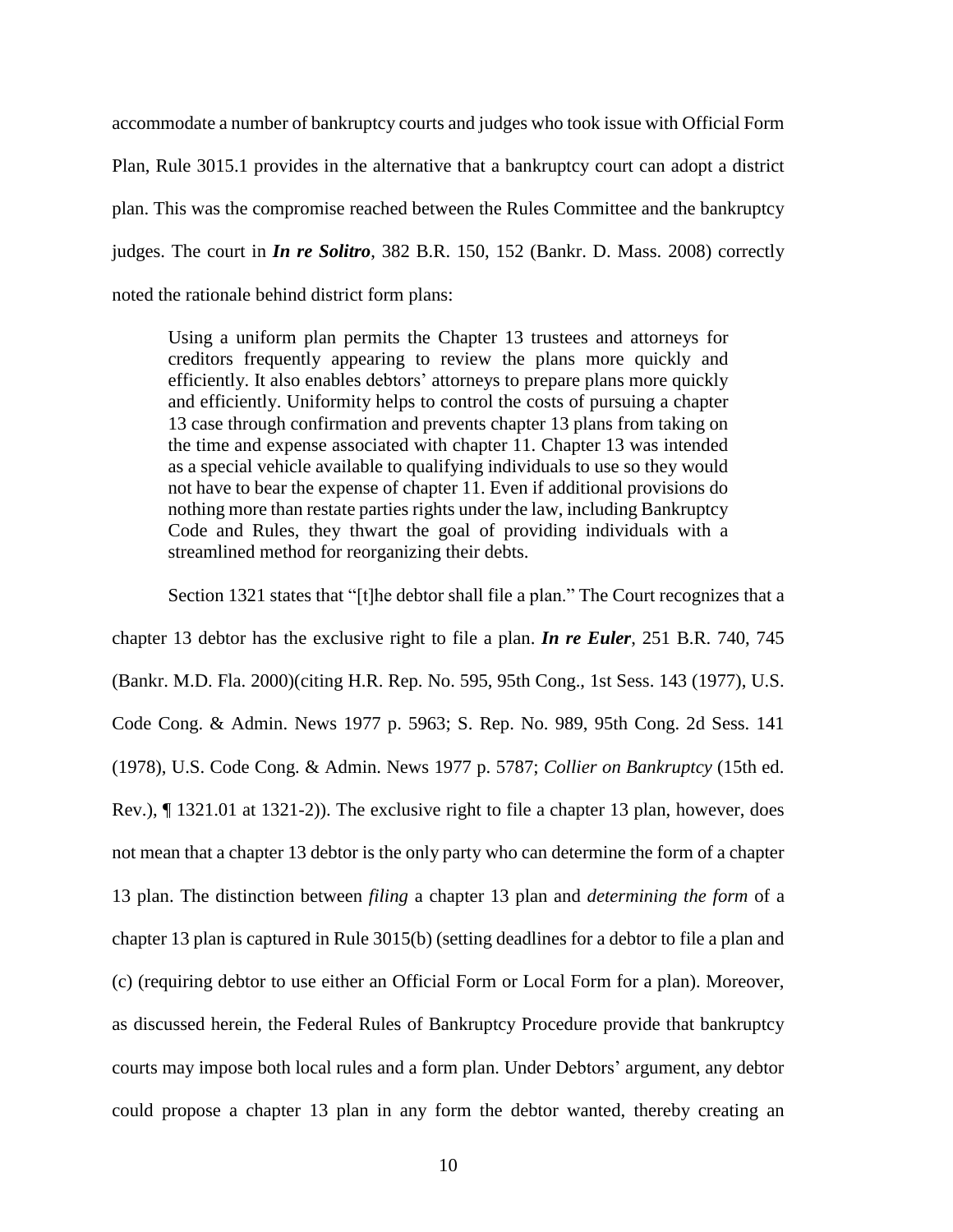administrative nightmare for the court and the litigants in reviewing every provision of every plan filed, thereby increasing the cost of chapter 13 and significantly reducing efficiency in the process.<sup>7</sup> The Court finds Debtors' argument unavailing.

The crux of Debtors' argument relates to the tax refund language in Section 4.1 that allows a debtor without any interference from the Court, Trustee, or creditors, the right to retain the first \$2,000.00 of debtor's annual tax refund. The purpose of this provision was to give all chapter 13 debtors the unfettered right to retain up to \$2,000.00 of any annual tax refund a debtor (or debtors) receives to assist a debtor with paying for unexpected expenses that invariably occur in chapter 13 cases. In addition, the Court recognized that many chapter 13 budgets as proposed are tight in that a debtor has little room to pay an unanticipated expense without the availability of excess funds. As such, this Court determined that to increase the likelihood that a chapter 13 plan will be successful; allowing a debtor to keep some of the debtor's tax refund enhances the prospect of a debtor completing a chapter 13 plan.

As the Debtors note, Section 4.1 provides how this Court treats tax refunds. Any tax refund in excess of \$2,000.00 in a case in which debtors have not proposed a 100% payment to nonpriority unsecured creditors must be provided to the chapter 13 trustee because this Court finds that tax refunds are disposable income. Debtors maintain that tax refunds are not disposable income under § 1325(b)(2).<sup>8</sup> This Court has held otherwise. *See*

<sup>8</sup> Section 1325(b)(2) defines disposable income:

<sup>7</sup> *See In re Sperry*, 562 B.R. 1, 5 (Bankr. D. Mass. 2016) ("Form plans promote ease and efficiency for debtors' attorneys in preparing plans and for creditors and courts in reviewing them. Standardization helps reduce the costs of chapter 13 relief.") (citation omitted).

<sup>[</sup>T]he term "disposable income" means current monthly income received by the debtor (other than child support payments, foster care payments, or disability payments for a dependent child made in accordance with applicable nonbankruptcy law to the extent reasonably necessary to be expended for such child) less amounts reasonably necessary to be expended—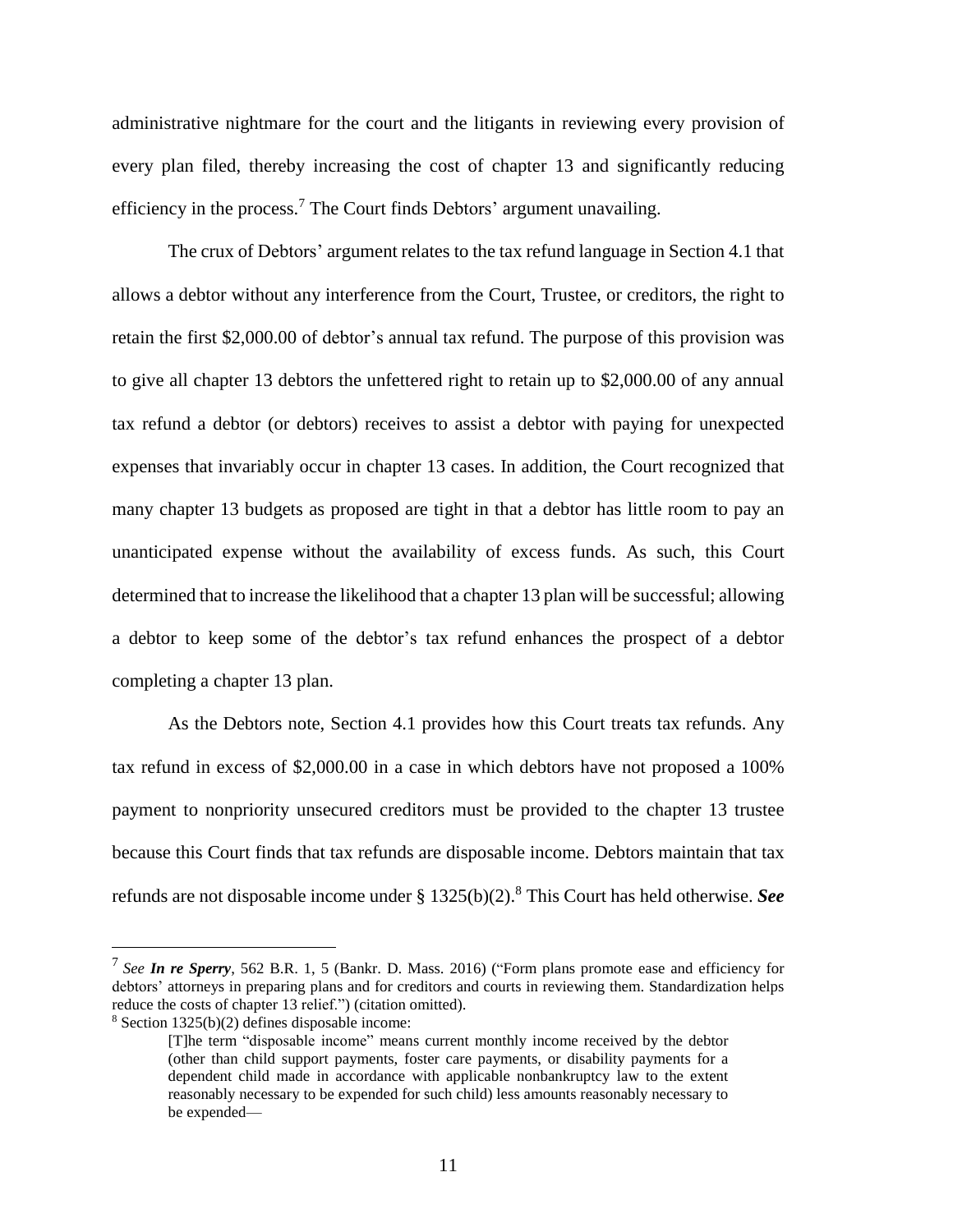*In re Pautin*, 521 B.R. 754, 763 n. 9 (Bankr. W.D. Tex. 2014) (noting that several courts in the Fifth Circuit have held that, in a chapter 13 case, tax refunds are property of the estate and the debtor must turn over tax refunds to the chapter 13 trustee).<sup>9</sup> Section 4.1 is consistent with this Court's view that tax refunds are disposable income under  $\S 1325(b)(2)$ and must be turned over to the Trustee. $^{10}$ 

Debtors also argue that the instructions to Schedule I require Debtors to account for

annual tax refunds as monthly income. The instructions for Official Form 106I, Part 2

(Schedule I) states:

 $\overline{a}$ 

In Part 2, give details about the monthly income you currently expect to receive. Show all totals as monthly payments, even if income is not received

<sup>9</sup> One court reasoned:

Regardless, post-petition, "projected," or "future" tax refunds have been held by courts in many Circuits to fall within the disposable income category. *In re [Michaud](https://1.next.westlaw.com/Link/Document/FullText?findType=Y&serNum=2017827451&pubNum=0000164&originatingDoc=I7a78de53cd7711e28501bda794601919&refType=RP&fi=co_pp_sp_164_371&originationContext=document&transitionType=DocumentItem&contextData=(sc.Search)#co_pp_sp_164_371),* 399 B.R. 365, 371 [\(Bankr.D.N.H.2008\);](https://1.next.westlaw.com/Link/Document/FullText?findType=Y&serNum=2017827451&pubNum=0000164&originatingDoc=I7a78de53cd7711e28501bda794601919&refType=RP&fi=co_pp_sp_164_371&originationContext=document&transitionType=DocumentItem&contextData=(sc.Search)#co_pp_sp_164_371) *In re Jones,* 301 B.R. 840 [\(Bankr.E.D.Mich.2003\);](https://1.next.westlaw.com/Link/Document/FullText?findType=Y&serNum=2003914022&pubNum=0000164&originatingDoc=I7a78de53cd7711e28501bda794601919&refType=RP&originationContext=document&transitionType=DocumentItem&contextData=(sc.Search)) *[In](https://1.next.westlaw.com/Link/Document/FullText?findType=Y&serNum=2022966037&pubNum=0000164&originatingDoc=I7a78de53cd7711e28501bda794601919&refType=RP&originationContext=document&transitionType=DocumentItem&contextData=(sc.Search)) re Barbutes,* 436 B.R. 518 [\(Bankr.M.D.Tenn.2010\);](https://1.next.westlaw.com/Link/Document/FullText?findType=Y&serNum=2022966037&pubNum=0000164&originatingDoc=I7a78de53cd7711e28501bda794601919&refType=RP&originationContext=document&transitionType=DocumentItem&contextData=(sc.Search)) *In re [Cleaver](https://1.next.westlaw.com/Link/Document/FullText?findType=Y&serNum=2021613895&pubNum=0000164&originatingDoc=I7a78de53cd7711e28501bda794601919&refType=RP&originationContext=document&transitionType=DocumentItem&contextData=(sc.Search)),* 426 B.R. 390 [\(Bankr.D.N.M.2010\);](https://1.next.westlaw.com/Link/Document/FullText?findType=Y&serNum=2021613895&pubNum=0000164&originatingDoc=I7a78de53cd7711e28501bda794601919&refType=RP&originationContext=document&transitionType=DocumentItem&contextData=(sc.Search)) *In re Skougard,* 438 B.R. 738 [\(Bankr.D.Utah](https://1.next.westlaw.com/Link/Document/FullText?findType=Y&serNum=2023607670&pubNum=0000164&originatingDoc=I7a78de53cd7711e28501bda794601919&refType=RP&originationContext=document&transitionType=DocumentItem&contextData=(sc.Search)) 2010); *In re [Abner](https://1.next.westlaw.com/Link/Document/FullText?findType=Y&serNum=1999143321&pubNum=0000164&originatingDoc=I7a78de53cd7711e28501bda794601919&refType=RP&originationContext=document&transitionType=DocumentItem&contextData=(sc.Search)),* 234 B.R. 825 [\(Bankr.M.D.Ala.1999\);](https://1.next.westlaw.com/Link/Document/FullText?findType=Y&serNum=1999143321&pubNum=0000164&originatingDoc=I7a78de53cd7711e28501bda794601919&refType=RP&originationContext=document&transitionType=DocumentItem&contextData=(sc.Search)) *In re Kruse,* 406 B.R. 833 [\(Bankr.N.D.Iowa](https://1.next.westlaw.com/Link/Document/FullText?findType=Y&serNum=2019117652&pubNum=0000164&originatingDoc=I7a78de53cd7711e28501bda794601919&refType=RP&originationContext=document&transitionType=DocumentItem&contextData=(sc.Search)) 2009); *In re Mullen,* 369 B.R. 25 [\(Bankr.D.Or.2007\);](https://1.next.westlaw.com/Link/Document/FullText?findType=Y&serNum=2012282463&pubNum=0000164&originatingDoc=I7a78de53cd7711e28501bda794601919&refType=RP&originationContext=document&transitionType=DocumentItem&contextData=(sc.Search)) *In re [LaPlana](https://1.next.westlaw.com/Link/Document/FullText?findType=Y&serNum=2011431581&pubNum=0000164&originatingDoc=I7a78de53cd7711e28501bda794601919&refType=RP&originationContext=document&transitionType=DocumentItem&contextData=(sc.Search)),* 363 B.R. 259 [\(Bankr.M.D.Fla.2007\);](https://1.next.westlaw.com/Link/Document/FullText?findType=Y&serNum=2011431581&pubNum=0000164&originatingDoc=I7a78de53cd7711e28501bda794601919&refType=RP&originationContext=document&transitionType=DocumentItem&contextData=(sc.Search)) *In re Harchar,* 694 F.3d 639 (6th [Cir.2012\);](https://1.next.westlaw.com/Link/Document/FullText?findType=Y&serNum=2028594933&pubNum=0000506&originatingDoc=I7a78de53cd7711e28501bda794601919&refType=RP&originationContext=document&transitionType=DocumentItem&contextData=(sc.Search)) *In re [Murchek](https://1.next.westlaw.com/Link/Document/FullText?findType=Y&serNum=2028230975&pubNum=0000164&originatingDoc=I7a78de53cd7711e28501bda794601919&refType=RP&originationContext=document&transitionType=DocumentItem&contextData=(sc.Search)),* 479 B.R. 521 [\(Bankr.N.D.Iowa](https://1.next.westlaw.com/Link/Document/FullText?findType=Y&serNum=2028230975&pubNum=0000164&originatingDoc=I7a78de53cd7711e28501bda794601919&refType=RP&originationContext=document&transitionType=DocumentItem&contextData=(sc.Search)) 2012). The logic follows that since most wage-earning chapter 13 debtors anticipate annual tax refunds, a promise to pay tax refunds received during projected years of the plan to the trustee is necessary for confirmation of a chapter 13 plan. 11 U.S.C.A. § [1325\(b\)\(1\)\(B\);](https://1.next.westlaw.com/Link/Document/FullText?findType=L&pubNum=1000546&cite=11USCAS1325&originatingDoc=I7a78de53cd7711e28501bda794601919&refType=RB&originationContext=document&transitionType=DocumentItem&contextData=(sc.Search)#co_pp_2a4b0000e5562) *In re McElroy,* 410 B.R. 845 [\(Bankr.N.D.Iowa](https://1.next.westlaw.com/Link/Document/FullText?findType=Y&serNum=2017595982&pubNum=0000164&originatingDoc=I7a78de53cd7711e28501bda794601919&refType=RP&originationContext=document&transitionType=DocumentItem&contextData=(sc.Search)) 2008). The policy for including tax refunds associated with debtors' post-petition income in the chapter 13 plan is to deter debtors from overstating their tax withholding and thus to prevent destabilization of the pillars of the bankruptcy code. *In re [Diaz](https://1.next.westlaw.com/Link/Document/FullText?findType=Y&serNum=2026294454&pubNum=0000164&originatingDoc=I7a78de53cd7711e28501bda794601919&refType=RP&originationContext=document&transitionType=DocumentItem&contextData=(sc.Search)),* 459 B.R. 86 [\(Bankr.C.D.Cal.2011\).](https://1.next.westlaw.com/Link/Document/FullText?findType=Y&serNum=2026294454&pubNum=0000164&originatingDoc=I7a78de53cd7711e28501bda794601919&refType=RP&originationContext=document&transitionType=DocumentItem&contextData=(sc.Search))

*In re Ramos*, 494 B.R. 181, 186 (Bankr. D. Puerto Rico 2013).

<sup>10</sup> Debtors maintain that the District Plan's requirement that Debtors turn over to the Trustee tax refunds in excess of \$2,000.00 (unless the plan proposes to pay all creditors) violates the Bankruptcy Code is incorrect because the tax refunds are disposable income that must be provided to the Trustee. *See* 11 U.S.C.A §  $1325(b)(1)(B)$ .

<sup>(</sup>A)(i) for the maintenance or support of the debtor or a dependent of the debtor, or for a domestic support obligation, that first becomes payable after the date the petition is filed; and

<sup>(</sup>ii) for charitable contributions (that meet the definition of "charitable contribution" under section  $548(d)(3)$ ) to a qualified religious or charitable entity or organization (as defined in section  $548(d)(4)$ ) in an amount not to exceed 15 percent of gross income of the debtor for the year in which the contributions are made; and

<sup>(</sup>B) if the debtor is engaged in business, for the payment of expenditures necessary for the continuation, preservation, and operation of such business.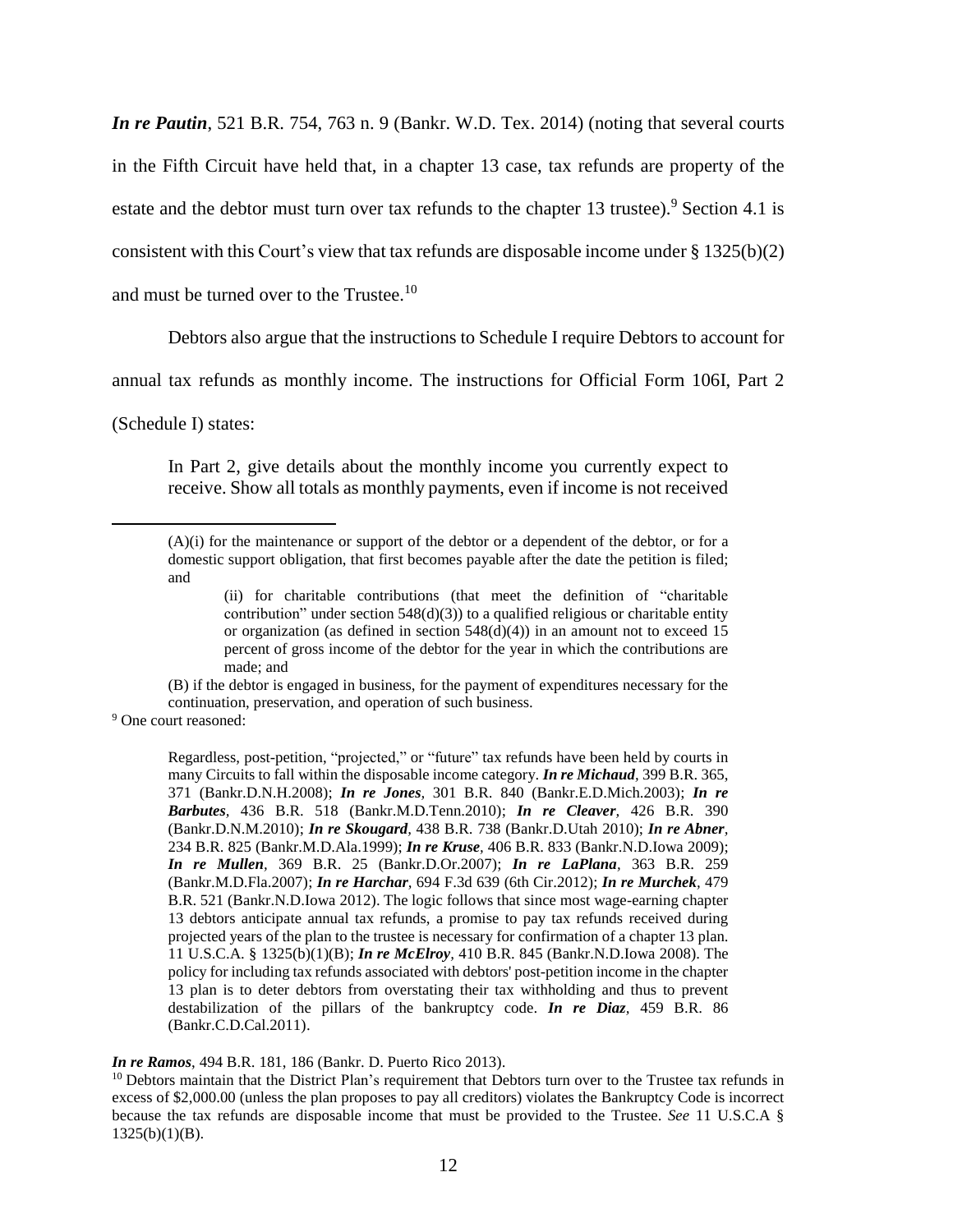in monthly payments. One easy way to calculate how much income per month is to total the payments earned in a year, then divide by 12 to get a monthly figure. For example, if you are paid seasonally, you would simply divide the amount you expect to earn in a year by 12 to get the monthly amount.

Instructions: Bankruptcy Forms for Individuals, p. 26 (2017), [http://www.uscourts.gov/](http://www.uscourts.gov/sites/default/files/instructions_individuals_0.pdf) [sites/default/files/instructions\\_individuals\\_0.pdf.](http://www.uscourts.gov/sites/default/files/instructions_individuals_0.pdf) The Court notes that despite the Schedule I instructions, the accompanying national Official Form 113 provides Debtors with the ability to determine how their income tax refunds will be treated under a plan, which could also conceivably contradict the instructions to Schedule I. See Chapter 13 Plan, p. 2, http://www.uscourts.gov/forms/individual-debtors/chapter-13-plan (allowing debtors to decide whether a debtor will (1) "retain any income tax refunds received during the plan term"; (2) "supply the trustee with a copy of each income tax return filed during the plan term within 14 days of filing the return and will turn over to the trustee all income tax refunds received during the term plan"; or (3) propose a different treatment of income tax refunds). Accordingly, the Court is not persuaded Debtors' argument.

Debtors note that at least two courts have similarly found that a chapter 13 trustee cannot require a debtor to turn over a tax refund to a trustee where the debtor has amortized a tax refund on a monthly basis in Schedule I. These courts have both held that a debtor must, according to the Bankruptcy Code and instructions to the Official Forms, account for tax refunds as income on Schedule I. *See In re Blake*, 565 B.R. 871, 876 (Bankr. N.D. Ill. 2017) (noting the difference between a debtor retaining a tax refund for over withholding taxes as opposed to a debtor receiving a tax refund based on tax credits), *aff'd*, *Marshall v. Blake,* 885 F.3d 1065 (7th Cir. 2018); *In re Morales*, 563 B.R. 867, 872 (Bankr. N.D. Ill. 2017) ("[i]f debtors account for their expected income and tax expense correctly at the time of confirmation, tax refunds need not be paid as additional plan payments."). *Morales*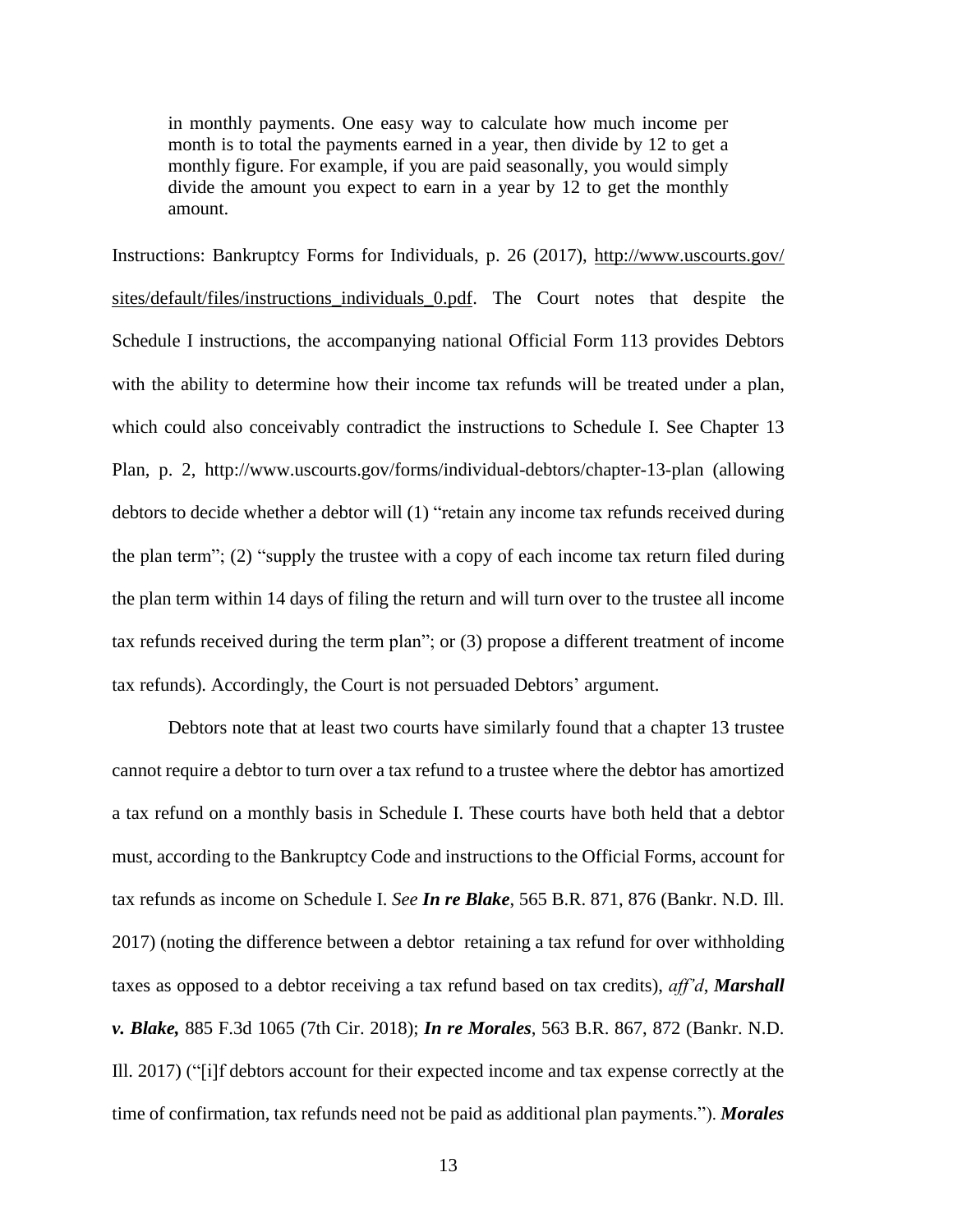and *Blake* do state that a debtor must account for a tax refund derived from tax credits as income on Schedule I. *Morales*, 563 B.R. at 867; *Blake*, 565 B.R. at 877.

These cases have limited application to the case at hand. As the Trustee correctly notes in her letter brief to the Court, the *Blake* and *Morales* decisions were issued prior to the bankruptcy court in that district adopting a national form or district chapter 13 plan. (ECF No. 25, p. 1). The governing plan when the *Blake* and *Morales* decisions were issued did not have a provision regarding the allocation of tax refunds. (*Id*. at 2; Exhibit "C"). As such, the bankruptcy court in those cases was free to determine how tax refunds would be treated. Further, after the *Blake* and *Morales* decisions, the Bankruptcy Court for the Northern District of Illinois did adopt the Official Form Plan. (*Id*.; Exhibits "A" and "B" – Northern District of Illinois Chapter 13 Plan) (Official Form 113). As previously noted, Section 2.3 of the Official Form 113 requires a debtor to identify how tax refunds will be treated. The Court recognizes that the Seventh Circuit did affirm *Blake*, noting that the prorating of a tax refund on a monthly basis is permissible under the Bankruptcy Code. *Blake*, 885 F.3d at 1076–83.<sup>11</sup> The Seventh Circuit's decision, however, is based on a practice that predated the *Morales* and *Blake* court's adoption of Official Form 113. Moreover, the *Blake* bankruptcy court decision recognizes that a bankruptcy court may allow a debtor to keep a portion of a tax refund. 565 B.R. at 877 (finding that there is nothing improper about allowing a debtor to retain part of a tax refund and that is a standard practice in many jurisdictions) (citations omitted).

Debtors also argued that certain payments received for dependent adult children are excludable from a debtor's disposable income. *See e.g. In re Adinolf*, 543 B.R. 612 (9th

<sup>&</sup>lt;sup>11</sup> The Seventh Circuit noted that the debtor in **Blake** lives in subsidized housing and receives earned income tax credits. *Id*. at 1069. The Debtors in this case received tax refunds because of over withholding their taxes.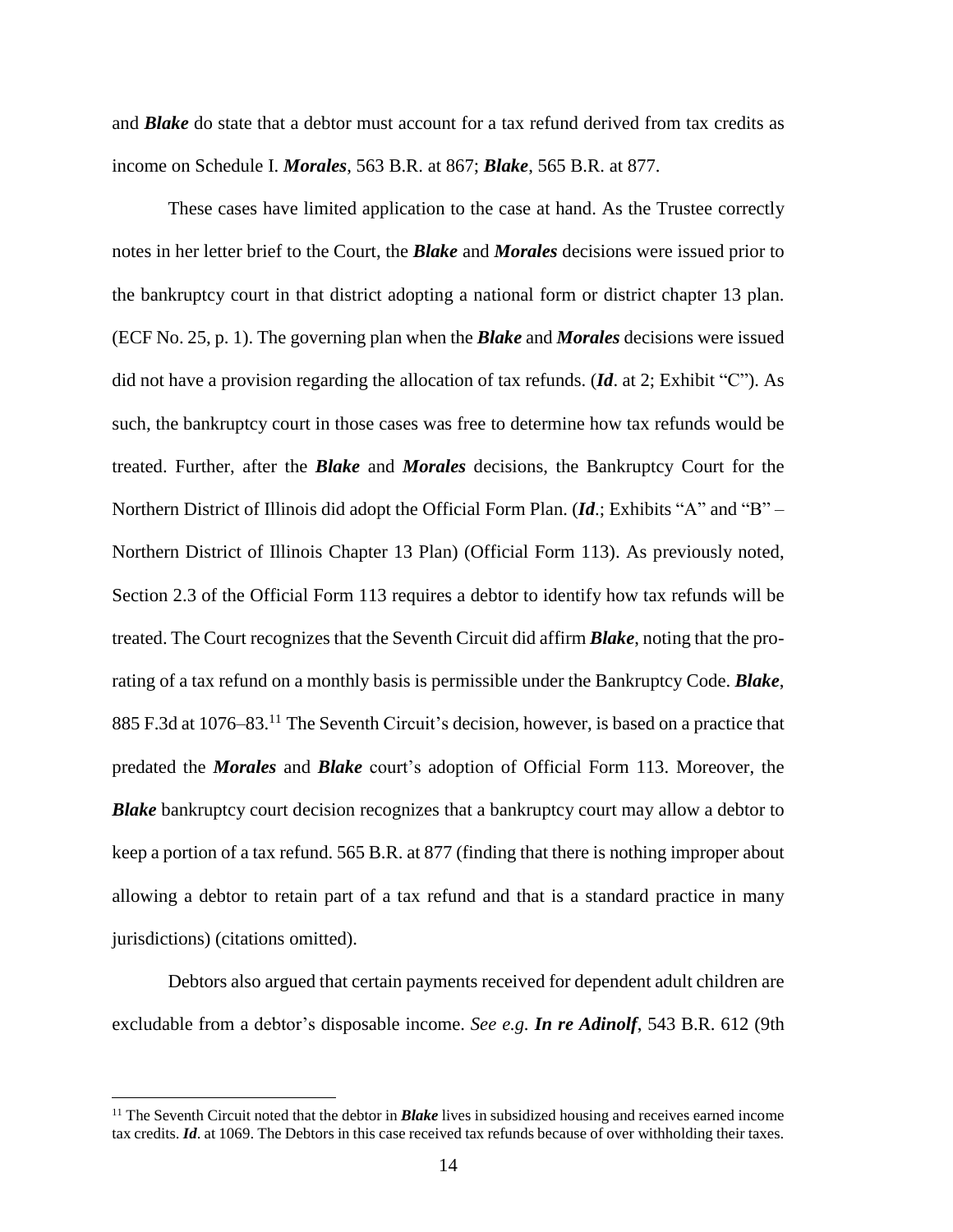BAP 2016); *In re Hite*, 576 B.R. 451 (Bankr. W.D. Va. 2016) (finding that subsistence payments for dependent adult children are not included as income under 11 U.S.C. § 101(10A)). The Court was not presented any evidence that the children in this case are dependent adult children. As such, the issue of dependent adult income is not implicated or applicable to Section 4.1.

The Court notes the prior practice in this Court did allow debtors to account for their tax refunds as monthly income wherein the annual tax refund was listed as 1/12 of monthly income on Schedule I. That practice ceased when the Court adopted a District Plan. In doing so, the Court is not implementing anything contrary to law.

Finally, based on the testimony of Ms. Vega, it is clear that Debtors' Plan is not feasible because Debtors are delinquent on utility and private school payments. Debtors are also using their tax refund to cure these ongoing expenses without Court permission. The Court agrees with the Trustee that the Debtors should amend their withholding exemptions to have more monthly income.

#### **CONCLUSION**

The Court will grant the Trustee's Objection to the Debtors' Chapter 13 Plan and deny confirmation of Debtors' First Amended Plan. Debtors have fourteen (14) days from entry of this Memorandum Opinion and Order to propose a new Chapter 13 Plan or the case shall be dismissed.

IT IS THEREFORE ORDERED that the Trustee's Objection to Confirmation of Chapter 13 Plan is GRANTED.

IT IS FURTHER ORDREED that confirmation of Debtors' First Amended Plan is DENIED.

IT IS FURTHER ORDERED that Debtors have fourteen (14) days from entry of

15